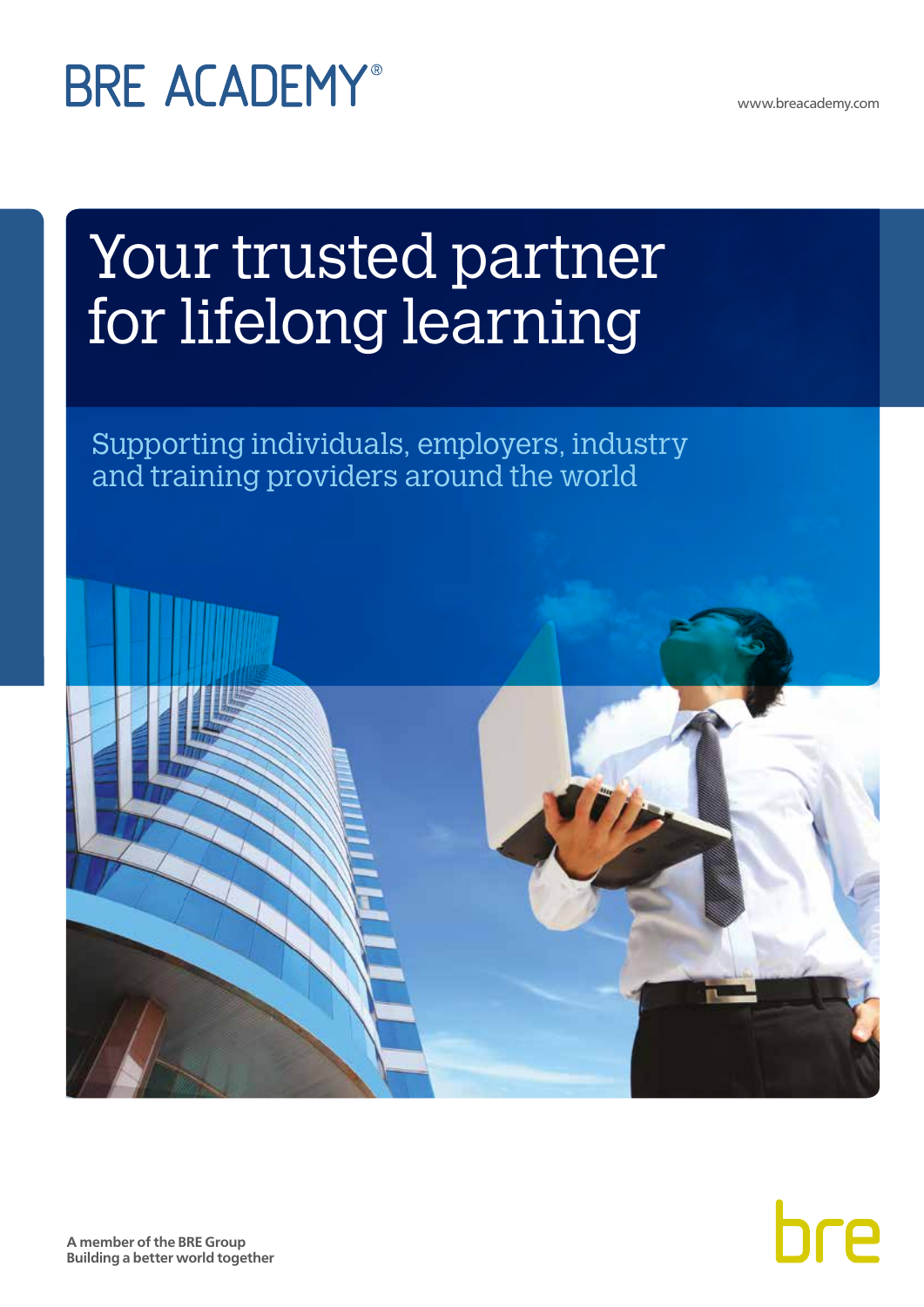## Your trusted partner for lifelong learning

**ff** The course was very worthwhile and certainly has enhanced my career.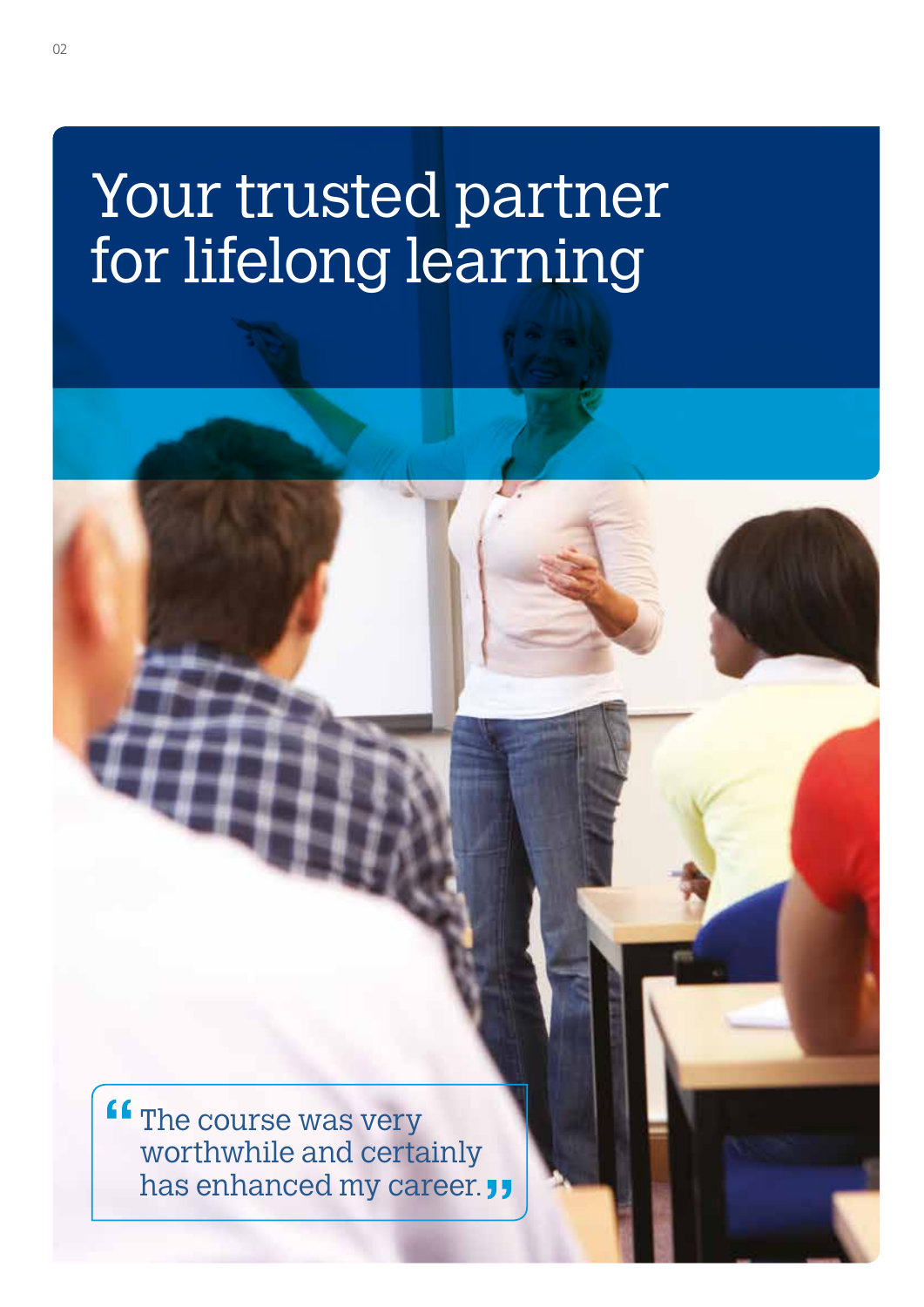

The BRE Academy is in the unique position to provide support to individuals, employers, industry and training partners on an array of subjects within the built environment.

As the specialist training and development division of BRE, famous for its science-based research, standards and tools, the BRE Academy is able to deliver leading edge training and development services to improve the performance and competence levels of individuals in the workplace.

Courses are developed and written by world-renowned specialists who have shaped industry standards, ensuring delegates gain access to meaningful, relevant and interesting training programmes.

As part of the BRE Group, the BRE Academy is at the forefront of any changes, which affect industry. We continually review and update training content and offerings to our clients, to ensure that they meet and exceed the new standards and best practices.

The BRE Academy membership and continuing professional development (CPD) programmes are both available, to keep individuals up to date in order to demonstrate their competence and raise their levels of experience. Specific industry qualifications on topics such as BREEAM and BIM, together with membership, provide accredited professionals with the external recognition they deserve.

Our partner programme offers a number of solutions which allow for licensing of training materials or joint qualifications to be developed in the UK as well as internationally.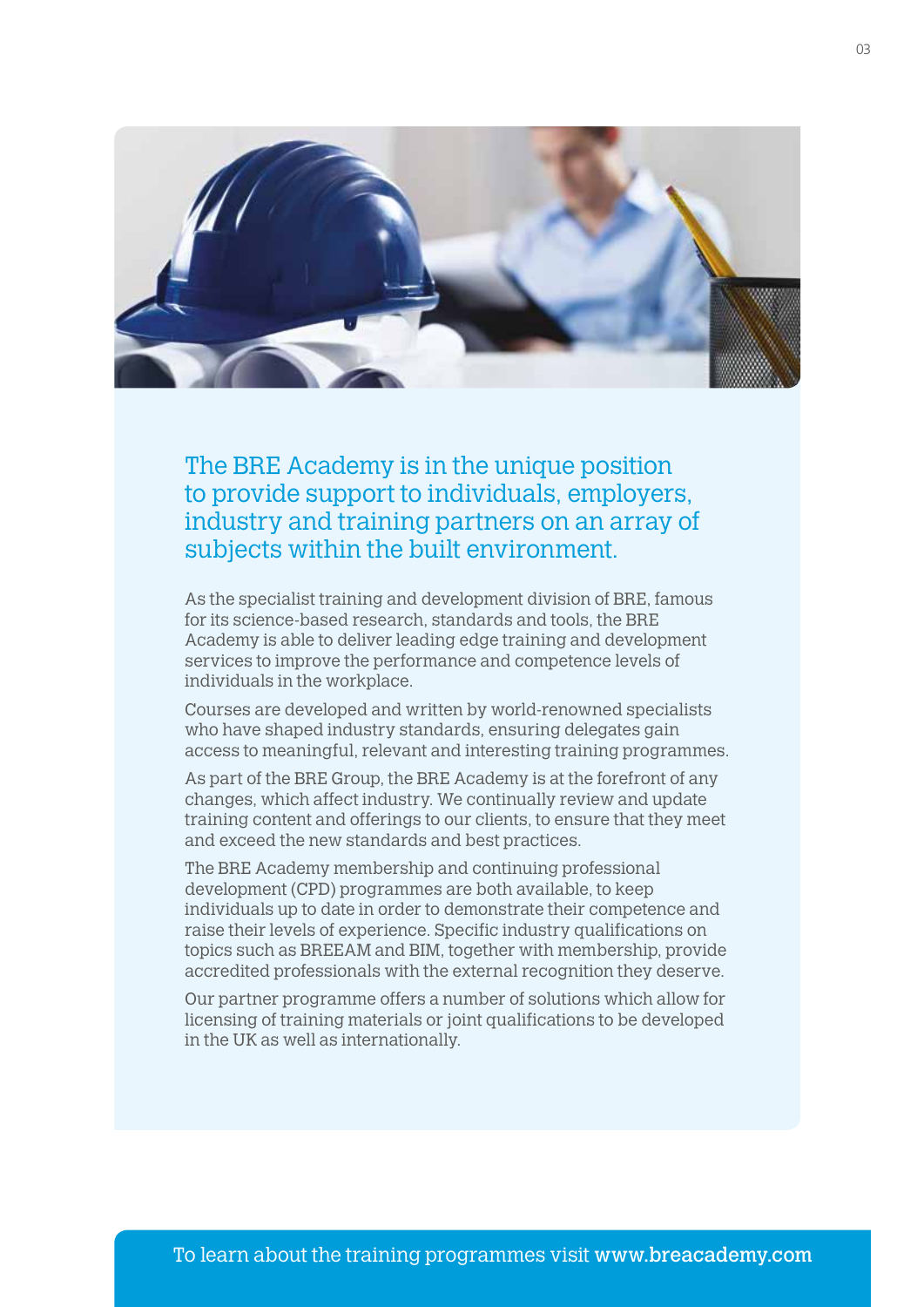## For individuals, employers, industry and training providers

The BRE Academy provides support to meet the needs of individuals, employers, industry and training providers across four key service areas. All our services have been designed to help drive positive change across the built environment within the UK and internationally.

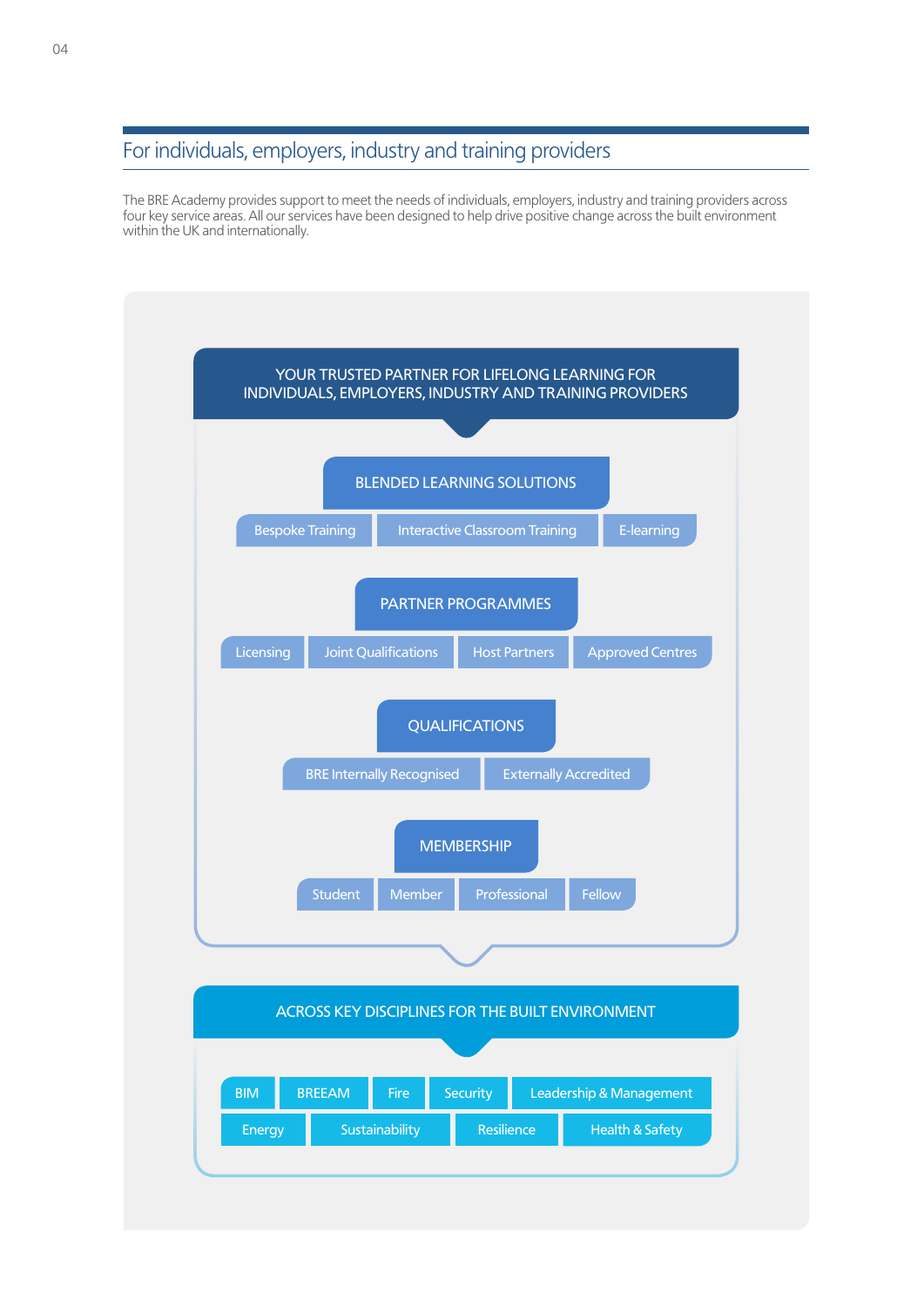

## Blended learning solutions

Blended learning solutions and training can be delivered in interactive classroom based sessions at our purpose built campus in Watford, near London in the UK, at your own premises as part of a bespoke training package, or through one of our partners around the world.

The lessons learned from our 90 years of heritage ensure we provide training and development services to clients from not just within, but also outside of the traditional building and construction industries.

Our services are based on providing lifelong learning, with training material and courses developed by leading experts in their field. Trainers have access to the research findings from the BRE Group, which are shared with delegates in the interactive sessions.

A full range of e-learning solutions and webinars are available to allow complete flexibility, where the individuals can learn at their own pace, at a time and place that is most convenient for them.

Training topics cover the traditional built environment including Sustainability, BREEAM, Energy, BIM, Resilience, Health and Safety and a specially developed Leadership and Management programme to meet the diverse needs of the industry. A BRE Academy trained delegate is sure to be provided with the right level of knowledge and understanding to help them in their role both now and in the future.



## Partner programmes

The partner's programme allows course providers, universities and in-house training departments to have access to the BRE Academy's training material so that they can deliver courses directly. A range of options are available to assist the partners to market to their own customer base in the UK as well as internationally. Through partners like ABBE, City & Guilds and Pearson, the BRE Academy is able to deliver leading edge industry skills based training.

## **Qualifications**

Qualifications provide a standard that individuals can attain to help further their career. The BRE Academy offers a range of our own internationally recognised BREEAM and BIM professional qualifications together with the industry skills based Abbe, City & Guilds and Pearson qualifications.



## Membership

The membership programme provides individuals with a level of recognition and career progression through the BRE Academy continuing professional development (CPD) programme. This enables professionals to be updated with relevant knowledge and skills to ensure levels of experience and competence are maintained.



Working with the BRE Group and partners, the BRE Academy aims to address the industry's skills and knowledge gaps to develop the next generation of competent operatives and professionals.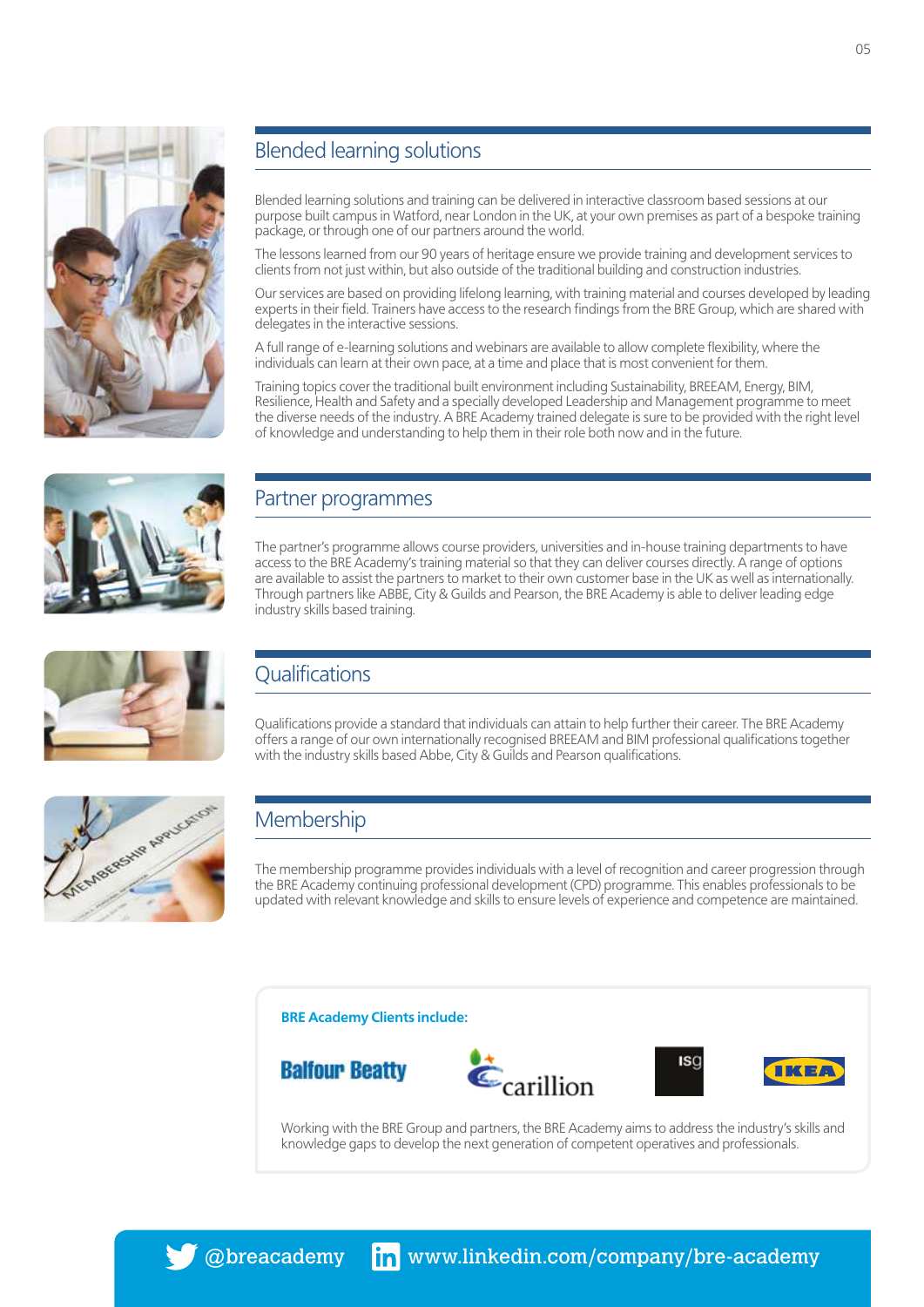# Blended learning solutions

Specialist training programmes for the built environment

Providing support around lifelong development for our clients is core to the BRE Academy's services. Training courses have been developed to help address the industry's skills and knowledge gaps, with programmes aimed to drive positive change to help make a difference in the workplace.

As part of the BRE Group, many of our expert trainers have been involved in helping shape industry standards. They are in the unique position to pass on their indepth knowledge and understanding to delegates for practical use in their workplace.

Course content is regularly updated to ensure it is meeting the demands of an ever-changing industry, utilising modern materials and technology.

Training and development services are delivered using the full mix of methods available including; interactive classroom sessions, bespoke in-company training, e-learning solutions and webinars.

An exceptional course designed for our business to help us drive performance.<sub>JJ</sub>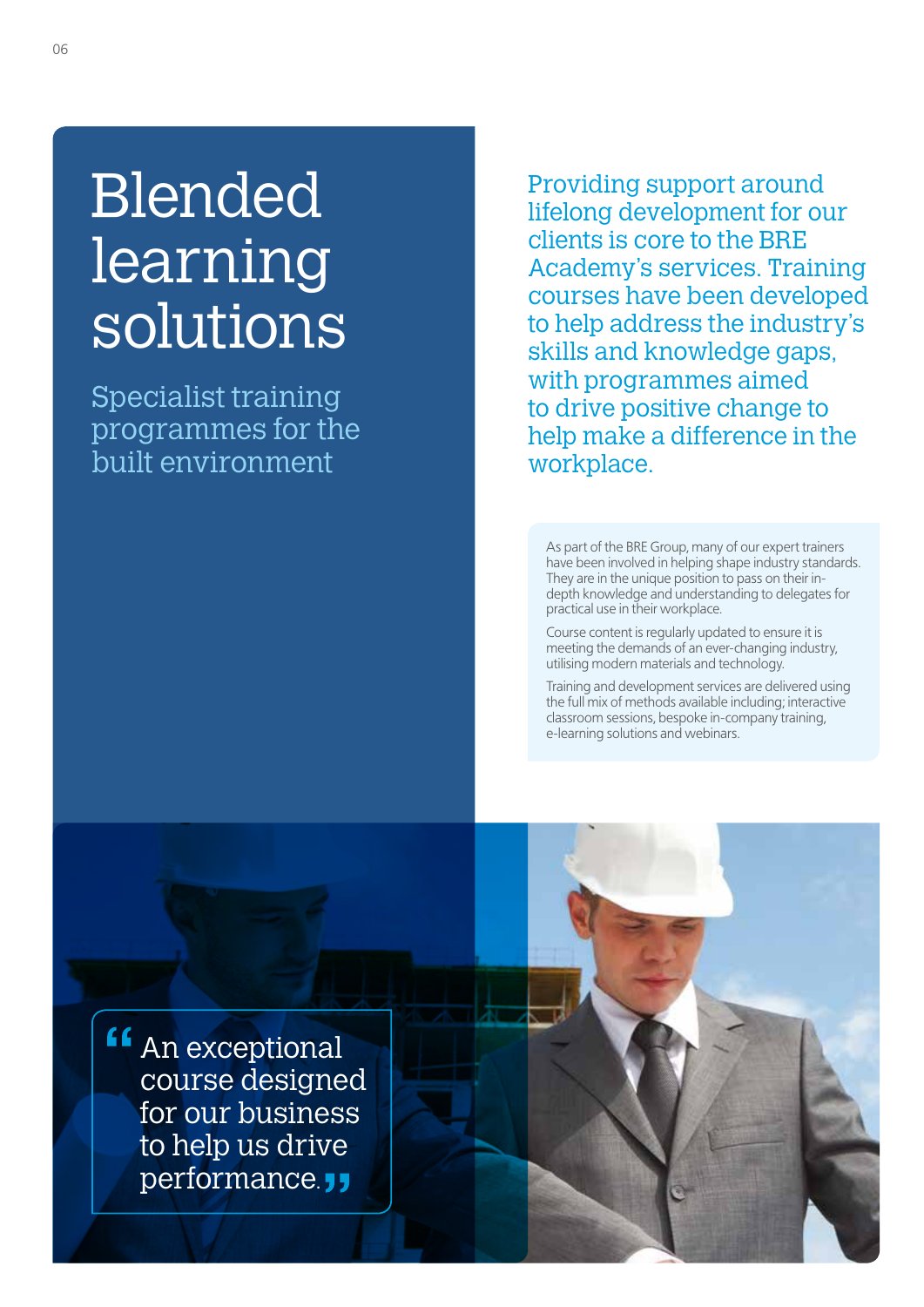





## Interactive classroom based training sessions

BRE has been developing and running training courses to the built environment for over 90 years.

Courses are delivered from our in-house purpose built training facility at Watford or from one of our approved centres or partners' premises. In addition, courses can be delivered in-house for our clients at their organisation or venue of choice.

## Bespoke training

As the leading training company for the built environment, the BRE Academy has established a reputation for developing training programmes that make a difference. Working with many of the leading construction and civil engineering companies, we have helped them drive change and improve the skills levels in their organisations.

Many of our courses can be delivered across multiple disciplines and industries, which is why we have become recognised for developing high quality training that makes a difference. We have delivered courses for many well-known international companies on topics such as sustainability, leadership, fire investigation as well as BIM and BREEAM.

#### **Training needs analysis**

If required, one of our trainers will work with you to conduct an analysis of your people to assess levels of competence, skills and knowledge gaps and identify solutions to overcome these gaps.

#### **Training at a location of your choice**

Training can then be delivered in-house at your organisation or venue of choice, on location at our purpose built venue or using e-learning, whichever is the most appropriate for your needs.

## E-Learning

Improve your knowledge and stay up to date at a time and place of your choice.

The BRE Academy has a wide range of experience in developing a range of e-learning solutions. Our e-courses are delivered to candidates across the globe, with short CPD webinars available online. There is also access to a BRE Academy web portal containing a large variety of online training programmes on various topics, which can be taken anytime, anywhere.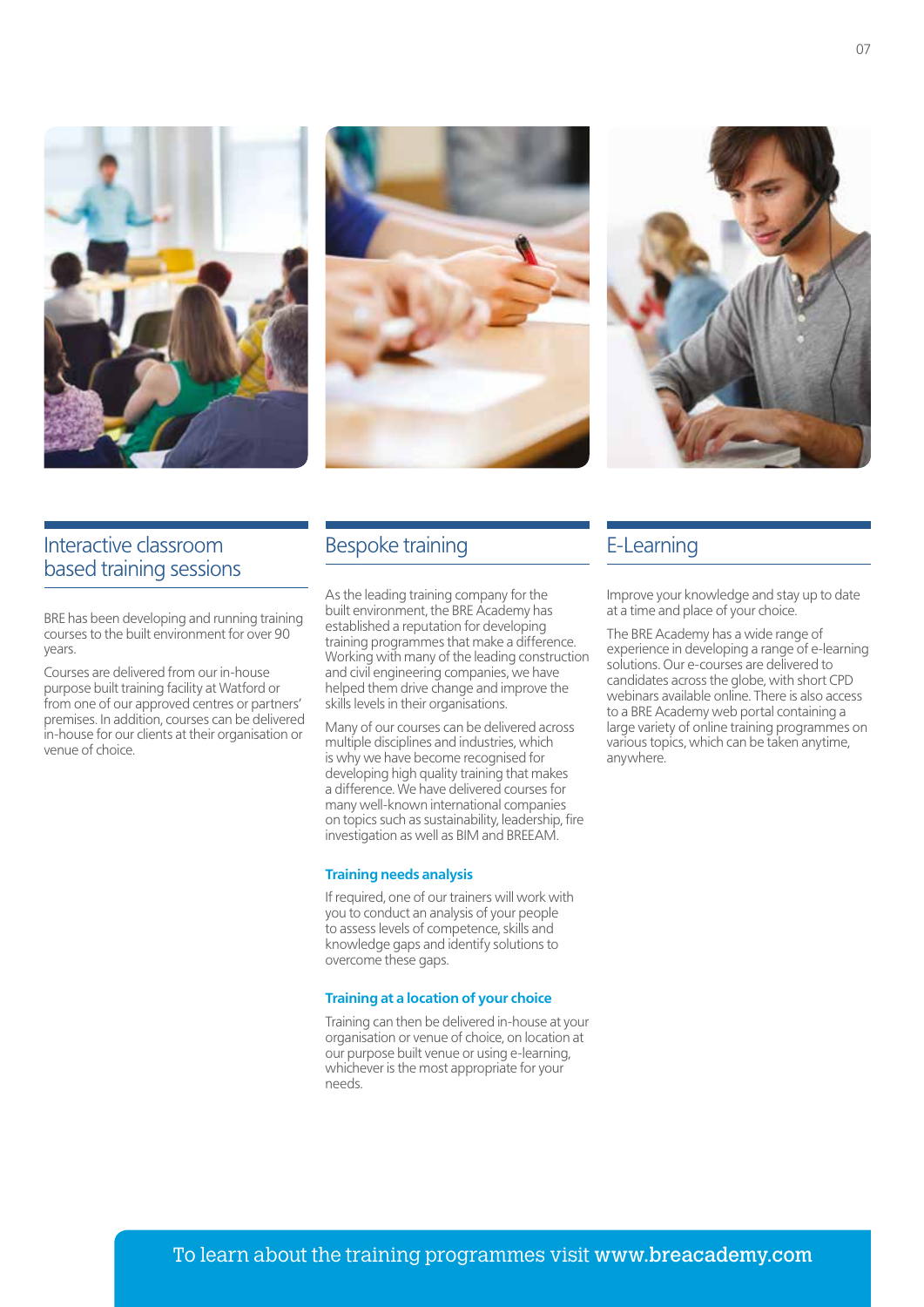# Training subjects

Enabling built environment professionals to make a positive difference



As part of the BRE group, the BRE Academy aims to ensure candidates have access to the full breadth and depth of skills and knowledge they need for this ever-changing industry.

Courses have been developed around a mix of technical, professional and managerial training to equip delegates with the knowledge and understanding they need to carry out their jobs professionally, efficiently and safely.

## **Technical and professional training topics** covered within the BRE Academy portfolio include: BIM BREEAM Fire and Security

Energy

Sustainability

Resilience

Health & Safety

#### **Managerial training topics** covered within the BRE Portfolio include:

Bespoke Leadership and Management for future and senior leaders to manage success and develop excellence within their organisation Health & Safety training for the built environment Communication Skills Project Management Finance and Budgeting Sustainability Leadership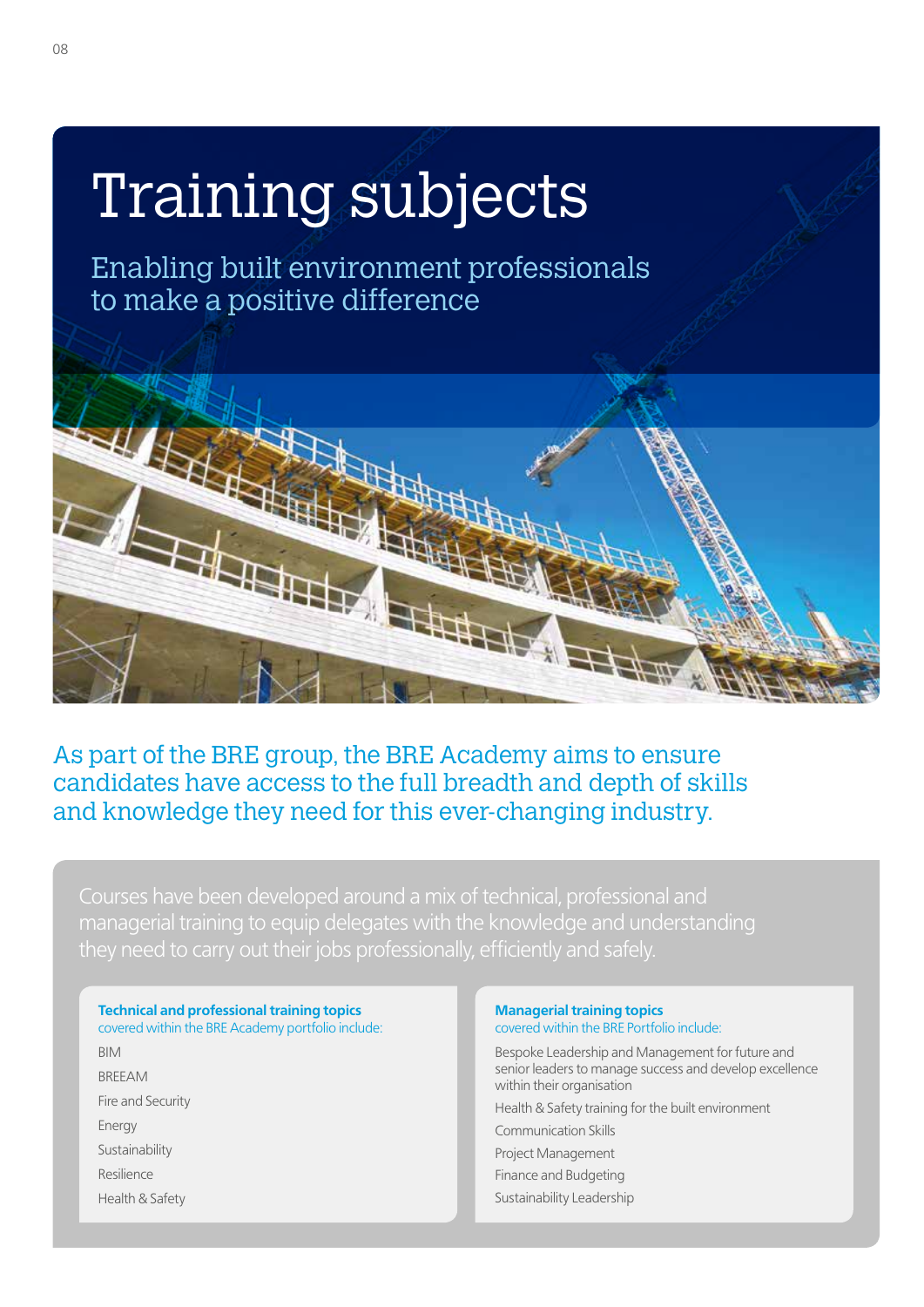#### **BIM (Building Information Modelling)**



Many organisations are looking to develop their people in order to meet the BIM methodology, which will become mandatory in the UK by 2016 and will affect almost anyone

working within the built environment. The BIM approach focuses on the importance of collaborative working processes and is already considered best practice by many industry specialists. Utilising information-rich models, BIM will improve the quality of information at both the design and construction phases of projects, resulting in improved communication and understanding of projects, an elimination of waste and ultimately cost-savings for both contractors and owners.

The BRE Academy provides a comprehensive range of training courses to equip delegates with the knowledge and confidence to add value to their projects. Courses have been designed to help professionals and organisations understand the concepts of BIM and what it means for them, through to more detailed courses that allow candidates to progress to professional certification at BIM Level 2. There is also a course specialising in applying the principles internationally.

The full portfolio of BIM training courses are available on our website or by contacting our customer services team.

#### **Other BRE Group BIM services include:**

- Certification
- Consultancy

### **BREEAM**



world's leading design and assessment method for sustainable buildings, the BREEAM scheme provides a holistic approach to

BREEAM is the

measuring and improving the performance of all types of new and existing buildings.

The BRE Academy provides a full range of training courses on BREEAM to cover all aspects which any individual or organisation may require on the topic. Ranging from the BREEAM awareness introductory course through to specialist training and professional qualifications as well as BREEAM bespoke training for business and Home Quality Mark.

BREEAM training is designed to help individuals consider and understand the relevant principles to maximise the performance of a building. A qualified BREEAM AP can make a significant difference to the running costs and improve the environmental performance of a building, as well as improving its overall environmental performance.

Working with the BRE Group, BREEAM delegates can access a wealth of information and support through **www.breeam.com**.

The BREEAM team within the BRE Group undertake certification of BREEAM assessors to ensure compliance and best practice for all BREEAM schemes.

The full portfolio of BREEAM training courses are available on our website or by contacting our customer services team.

#### **Other BREEAM services include:**

– Certification

### **Fire and Security**



As buildings become more complex and architects push the design envelope ever further, it is vital to ensure that professionals and organisations consider fire

safety implications of new construction or refurbishment projects at the concept design stage.

Leading-edge approaches to fire safety design have seen architects utilising fire safety engineering principles, rather than merely seeking to meet regulations. This has resulted in innovative, modern, cost-effective designs meeting and exceeding fire safety design needs.

The BRE Academy has developed a suite of courses in conjunction with the fire research specialists within the group at BRE, to help pass on knowledge and understanding of UK regulations. The content and delivery style ensures delegates attending fire courses, will gain a practical understanding of a wide range of issues and components relevant to fire safety within the built environment.

With topics covering general safety management to specialist modules such as fire safety design through to fire risk management and investigation, the BRE Academy has an extensive portfolio to meet the training needs of most delegates across Fire and Security subjects. All courses have been designed to train delegates to thoroughly understand and equip them with the necessary skills and confidence to manage fire safety and design.

The full portfolio of Fire and Security training courses are available on our website or by contacting our customer services team.

#### **Other BRE Group fire and security services include:**

- Fire and Security Testing
- Fire and Security Certification
- Fire Consultancy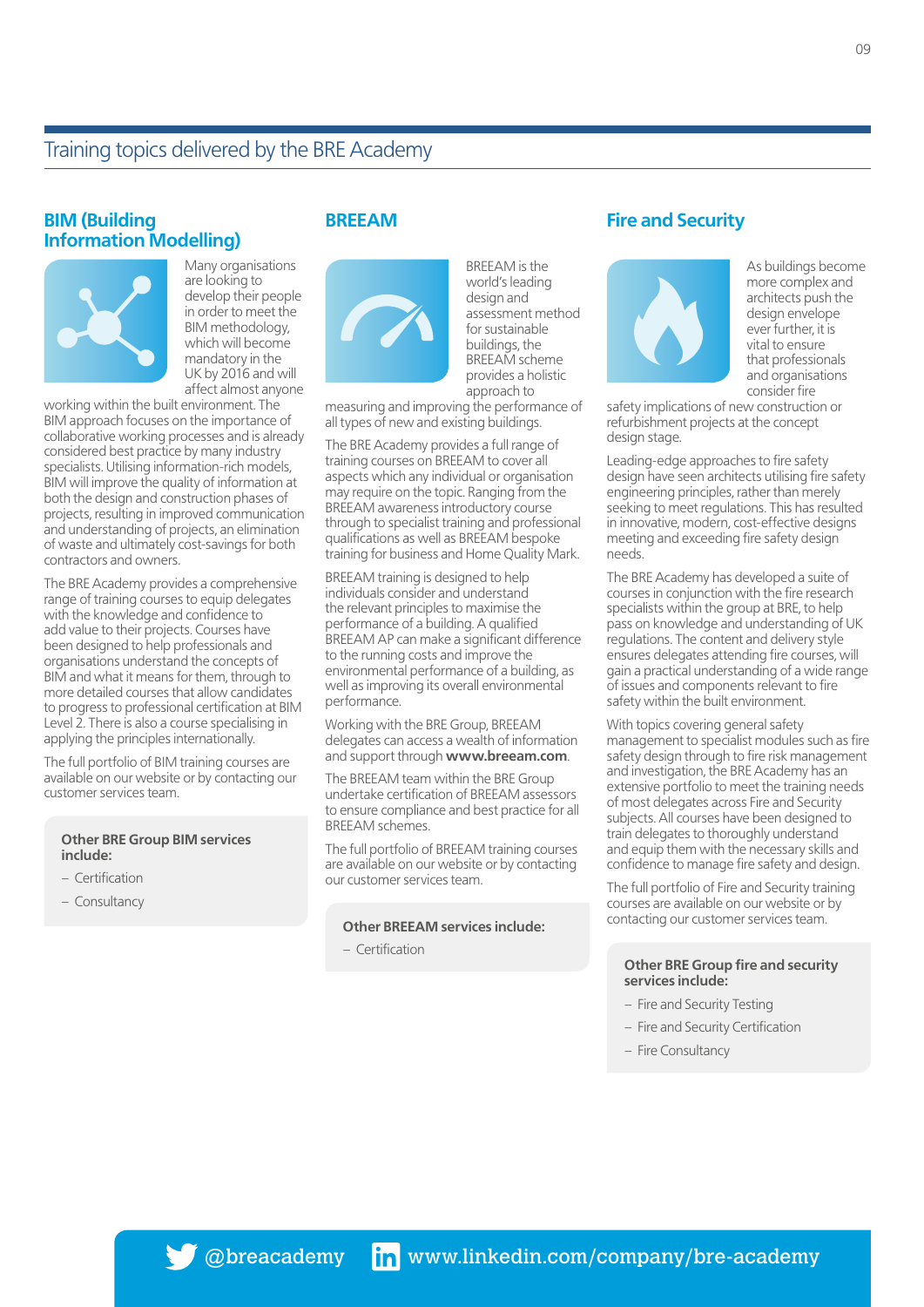## **Energy**



The BRE Group has played a pivotal role in energy assessment for over 60 years and tools such as the Standard Assessment Procedure (SAP) and Simplified Building Energy Model (SBEM)

have become recognised by the industry as vital in assessing and comparing building energy performance in dwellings and nondomestic buildings respectively.

The BRE Trust has also funded numerous projects on a variety of energy issues such as solar energy. They have also provided funding for university centres of excellence to conduct academic research.

Using this broad set of knowledge and skills, the BRE Academy has been able to develop a wide range of energy training courses to pass on relevant information to people working in the built environment.

With a range of courses available to suit everyone, including an awareness level for people who want to get to grips with the basics, to those who wish to make a living from their energy knowledge.

#### **Other BRE Group services include:**

- Energy Management Consultancy
- Renewable Energy Consultancy
- Microgeneration Certification Scheme
- EPBD Compliance

### **Sustainability in the Built Environment**



As the need increases to achieve low carbon and sustainable buildings for existing refurbished or new projects, companies need to employ specialists to help in this area. Training and

education can help individuals to understand how to reduce the environmental impact of construction processes, materials and operations within their organisation.

The BRE Academy is internationally recognised for delivering education in sustainability standards codes and methodologies (such as BREEAM) for buildings, homes and communities. Our expert team offers a comprehensive range of cradle to grave sustainability training services.

Training offered provides leading edge information and advice on many aspects of sustainability to clients. Courses available include the training to meet the Passivhaus standard and Sustainability Leadership.

Passivhaus is the fastest growing low energy standard in Europe. The BRE Academy offers a range of training to help delegates understand and apply the best practice construction techniques to meet the most important elements of this standard. There are hands-on workshops available in how to use the Passivhaus Planning Package (PHPP) design and certification tool to model the most important elements of Passivhaus.

The full portfolio of Sustainability training courses are available on our website or by contacting our customer services team.

#### **Other BRE Group sustainability services include:**

- The Green Guide for Specification
- SMARTWaste
- Resource Efficiency
- Life Cycle Assessment
- Responsible Sourcing (BES6001)
- Consultancy Services

### **Resilience**



Resilience has become the industry term for creating environments that are resilient to a range of natural and man-made impacts. This is to ensure that the right support is

in place for people affected by the buildings, should a disaster occur. BRE has established a Centre for Resilience to consider how issues such as climate, fire, energy, security, cyber, community, society and terrorism can all affect the built environment. It is imperative that resilience becomes embedded within the industry to reflect the ever-changing world in which we live. A resilient built environment supports the UK Cabinet Office definition that assets, networks and systems are designed and built to anticipate, absorb, adapt and /or rapidly recover from a disruptive event.

The BRE Academy together with the skill and knowledge of the BRE Centre for Resilience are able to offer a range of leading-edge training courses to help individuals understand the issues from all aspects of a project including, design and planning, building and materials.

Topics covered include understanding the building service life with regards to climatic conditions and environmental exposure, overheating, flood resilience, buildings for cities and communities, energy, health and well being and BIM.

The full portfolio of resilience training courses are available on our website or by contacting our customer services team.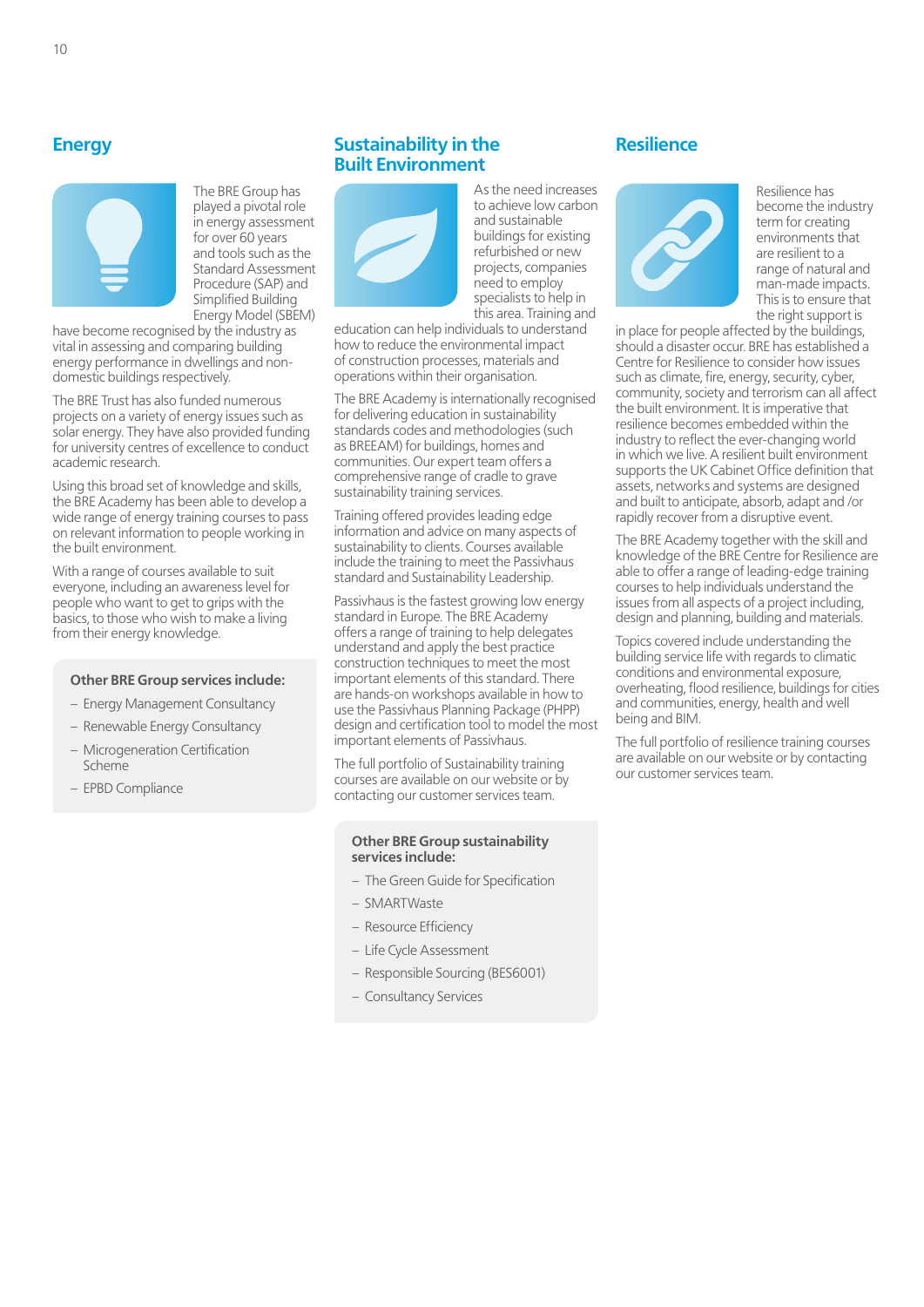## **Health & Safety**



BRE has a wealth of experience in health and safety practice and procedures both in the built environment and in the work place. The BRE Academy use this extensive knowledge

to provide you with practical health and safety modules and courses, to ensure you remain safe at work and at home, and your business is compliant.

A range of short courses are available to increase knowledge on specific subjects including Construction and Design Management Regulations, Asbestos, Electrical Safety, Radon and Manual Handling. The Risk Assessment course provides relevance and practical support for anyone who needs to conduct an assessment in the built environment.

### **Leadership & Management**



As the leading provider of training in the built environment, the BRE Academy has developed a range of Leadership and Management training programmes to help individuals and teams to be more effective in the workplace. Programmes are delivered for an organisation on a bespoke basis, to address any specific issues to help their people achieve more. Companies often need support to equip their future leaders, graduates and key people with the core skills to make a difference.

The BRE Academy Leadership and Management programmes are tailored for professionals in any business. The training provides a range of valuable tools to help individuals be more successful in their roles and to help their organisations meet their objectives.

To achieve greater success and performance, the BRE Academy has developed an online Leadership and Management tool, using robust science-based research and experience. The online tool is used to identify and assess areas of strength and areas for development. Self-driven, this tool aims to empower individuals and their teams by providing confidential feedback to develop and improve, allowing them to achieve better results. For specialised reports from this tool or to find out more about how it can benefit your team, visit our website or contact our customer services team.

#### **Training programmes fall into three categories:**

**Essential skills to help individuals**, supervisors and junior managers to be more effective at work.

**Management development programme** for graduates new to industry to equip them with communication skills and tools to help them make an impact.

**Developing leaders** a programme for new and aspiring senior managers to prepare, skill and inspire future leaders in order to help them drive improvement and deliver results.

Training modules have been designed to cover real work situations and equip delegates with the tools they need to make a difference. Topics are determined in conjunction with clients and typically cover:

- Time and self management, maximising your personal effectiveness
- Increasing your impact in meetings
- Setting objectives, focusing on the goals, problem solving
- Managing successful business projects
- Influencing, communication and presentation skills
- Developing excellence
- Building and maintaining relationships
- Creative conflict management
- Managing performance related issues
- Negotiation skills
- Motivating your team and individuals
- Managing for success, driving performance through people
- People management and coaching for business improvement
- Harnessing the talent in your team
- Preparing and implementing a culture change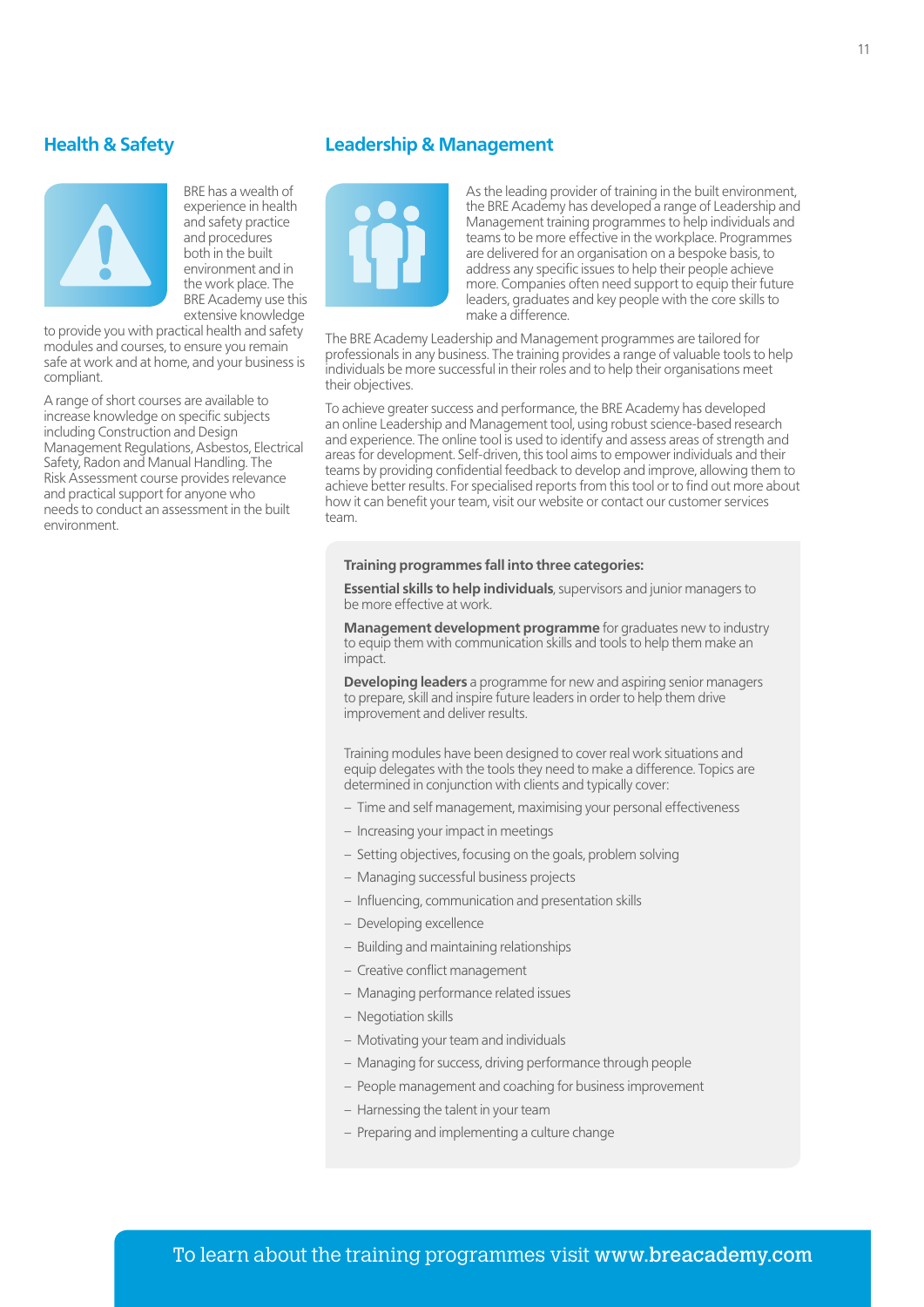## The BRE Academy Membership

The BRE Academy's webinars keep me abreast of industry developments.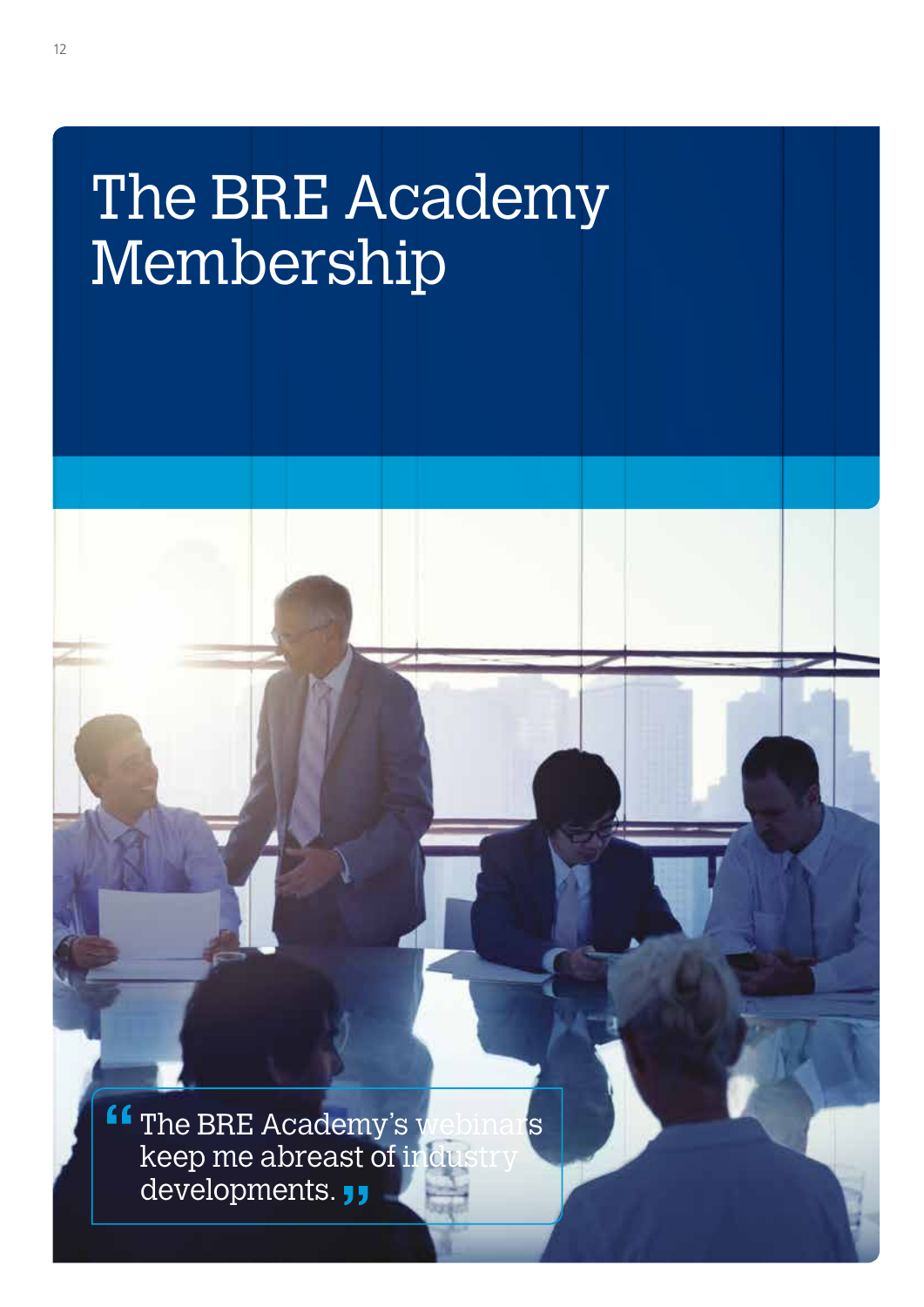The BRE Academy has its own membership programme to encourage lifelong learning and to represent the diverse audience within this worldwide industry. We aim to keep members up to date with developments and innovation in the built environment. Participants will have support through a rigorous CPD programme to maintain and demonstrate their competence, which will help in the development of their career.

What makes the BRE Academy Membership different is the acknowledgement related to the specific area of skill within the industry. Individuals who have studied and become experts in their chosen discipline can now have the external recognition they deserve.

Different routes to the BRE Academy membership have been developed to accommodate a wide range of individuals at different stages of their learning journey, their career and specific discipline they work in. Membership levels are awarded based on a combination of the qualifications and experience of the candidate.

Membership grades include Student, Member, Professional and Fellow, providing recognition for anyone within the industry to understand the experience and levels of competence of a member.

The BRE Academy Member status can be achieved through meeting the relevant criteria. Fellows are awarded upon recognition of significant activity within the industry and through a nomination.

Full details of membership levels and entry criteria are available on the BRE Academy website.

## Continuing Professional Development

The BRE Academy Members are required to submit a minimum of 15 hours of CPD activity per year. Participants have access to relevant course materials and webinars to help achieve this in the most interactive way, to ensure they benefit from lifelong learning.

The BRE Academy has developed a mechanism to assist professionals to achieve CPD requirements. A CPD online portal allows members to record CPD activities and collect CPD hours as appropriate, as well as demonstrating personal development which is often necessary for industry professional bodies.

Events provided by the BRE Academy to maintain CPD and competence levels include traditional classroom based courses, online training and regular short webinars all aimed to help people learn at a time and place convenient to them. Full details of the CPD programme and events are available to members and on our website.

The BRE Academy CPD programme team randomly audits 20% of members to ensure the validity of the activity of participants. This rigorous approach helps to provide a level of credibility to an individual's training and development activity.

## **Qualifications**

As a leading training provider, the BRE Academy offers a wide range of internationally recognised qualifications ranging from externally accredited organisations, such as, ABBE, City & Guilds and Pearson and our own specialist BREEAM and BIM Accredited Professional and Accredited Graduate programmes.







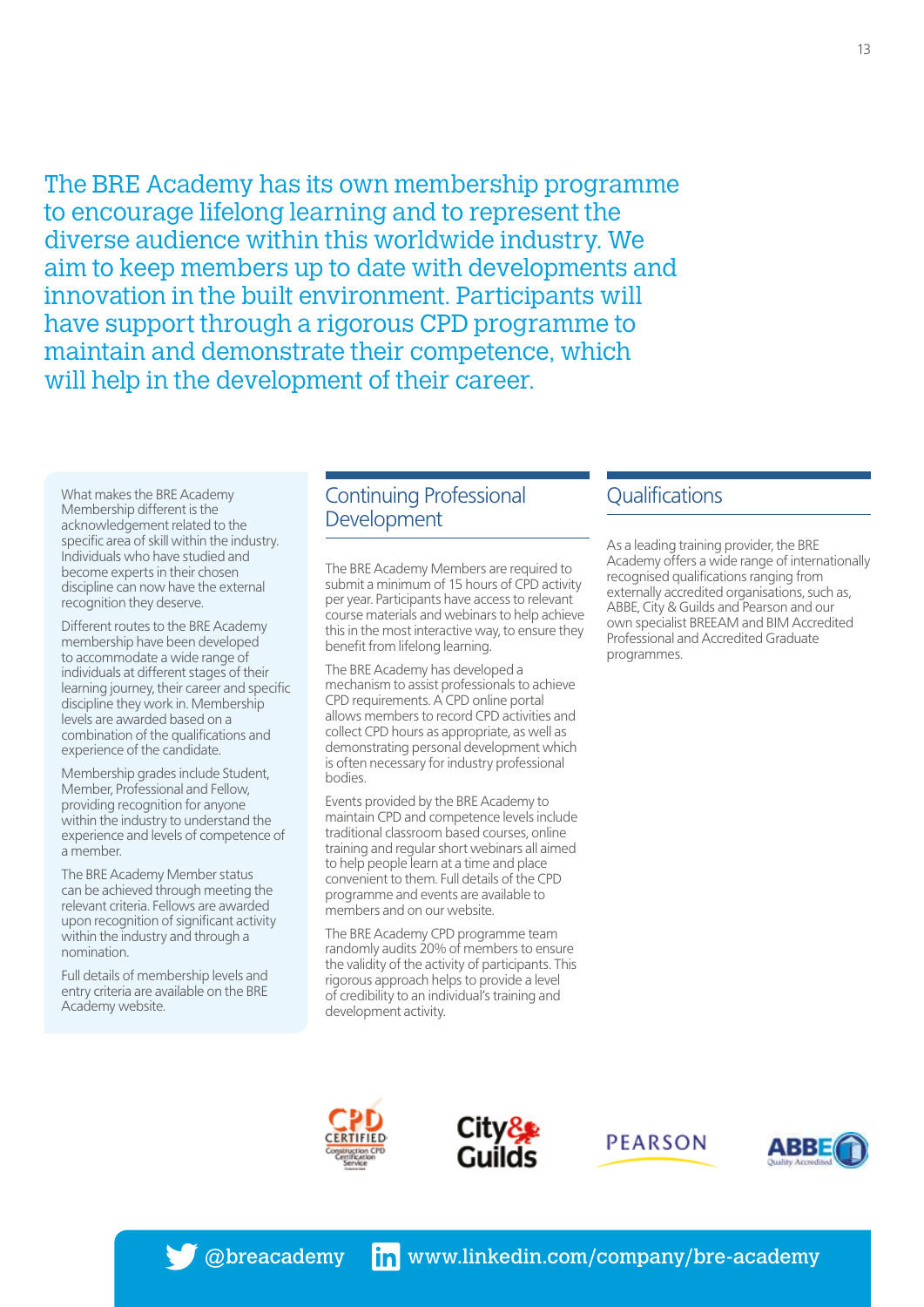## Partner Programmes

For providers who want to benefit from the unique training material available



I hope we soon see the day where all other sectors follow BRE Academy's example.

The BRE Academy has developed a range of partner programmes to help make internationally recognised, high quality training and education programmes more accessible across the world.

Partners can benefit from the extensive experience as well as history of the BRE Group and gain access to the training courses and qualifications offered by the BRE Academy. Training material and content from the well respected BRE Academy portfolio is available through a number of partner options including licensing of specific courses, or becoming an approved centre.

**The BRE Academy offers four programmes for partners.**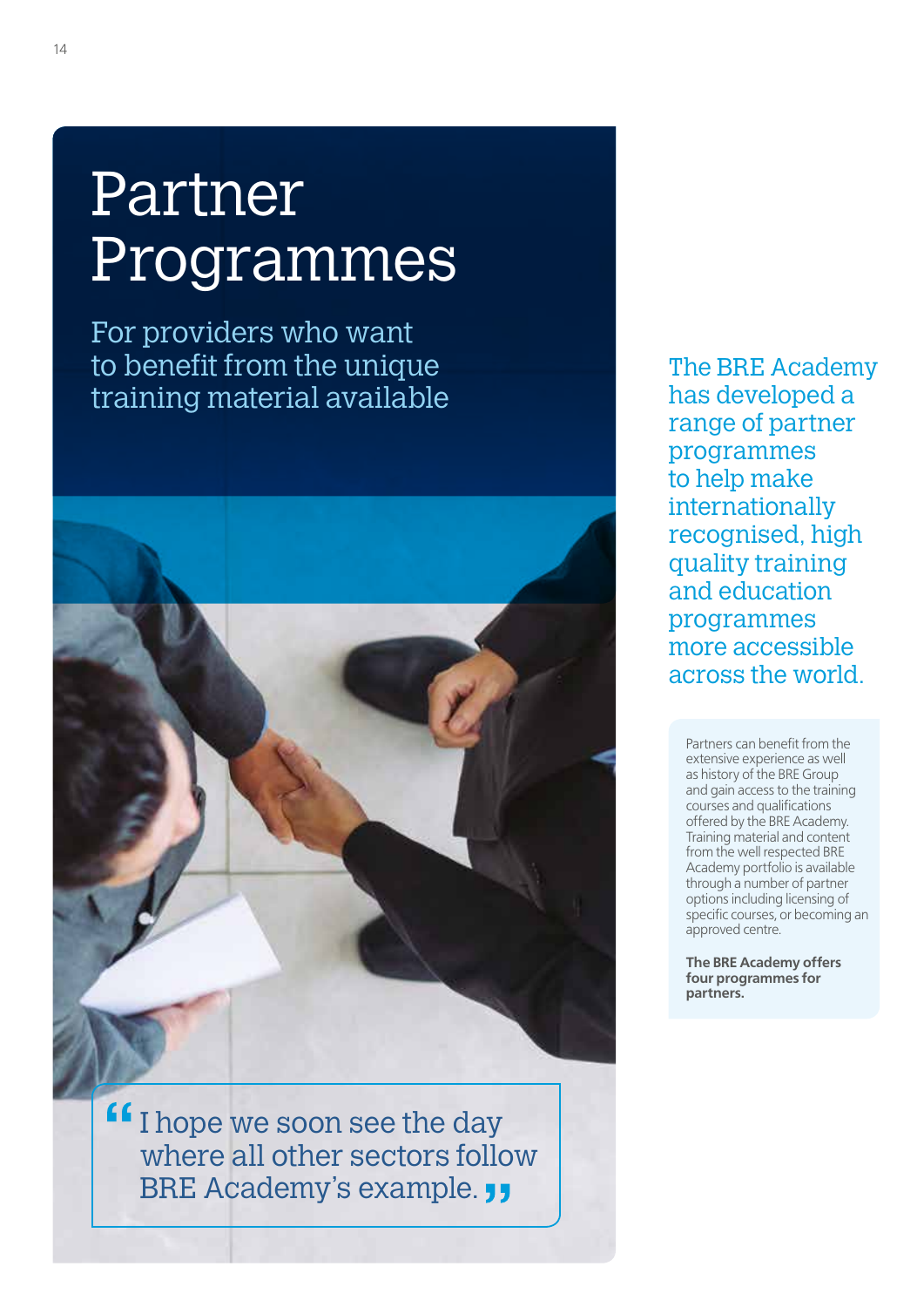

#### **JOINT QUALIFICATIONS PARTNER**

**APPROVED CENTRES**

**HOST PARTNERS**

## Training Licensed Partner

#### **For training providers who want to deliver BRE courses.**

– A package is available to approved partners to have access to the training content for an annual fee.

– Training partners can apply to run specific courses over a three-year contract and will be provided with training material and regular updates for the trainers as relevant.

– Partners can promote the courses through their own marketing literature and where appropriate, use the BRE Academy branding and licensed logo .

– Direct licensing contracts are available across the range of BRE Academy training courses.

## Approved Centres

#### **For partners who have successfully delivered several licensed courses.**

For partners who have gained licensed course provider status for several courses, there is an opportunity for training partners to promote themselves as a BRE Academy centre in their own geographic location.

Being an Approved Centre allows partners the opportunity to deliver courses in their country or region and appear on the BRE Academy website as a partner. Partners can dual brand their own literature using the BRE Approved Centre logo.

## Joint Qualifications Partner

#### **For academic institutions or professional bodies who want to develop and run joint qualifications.**

– Partner qualifications can be aligned with subjects and content from another profession. For example, the specialist sustainability qualification developed for lighting engineers in conjunction with the Institution of Lighting Professionals (ILP).

– Universities and other academic institutions can use and develop the BRE Academy core content and deliver as part of a Masters level degree programme.

Partners will be able to promote their qualifications using the BRE Academy logo and their delegates will have access to face to face training by leading BRE experts, using up to date presentation material and videos. Supporting on-line modules will also be available in the form of seminars, webinars and podcasts as well as relevant notes and guides for students.

Both partner programmes have been developed to help meet the skills and knowledge gaps in the industry both now and in the future. Partners will have access to training content focussed on science-based research benefitting from our unique relationship with the wider BRE Group.

Training and qualifications can be developed for specific countries and adapted to meet the relevant cultural differences required.

## Host Partners

#### **For partners who want to host BRE Academy courses at their own premises.**

Partners would be able to host courses from the BRE Academy portfolio on either a one-off basis or more frequently. The partner is responsible for arranging and covering the costs of hosting these events including items such as venue and catering. They are also responsible for the marketing activities of the course. A commission is received by the partner once the course has been completed.

This type of programme can be beneficial to potential partners to determine the uptake of a course for future events, who would like to host courses internationally and who are exploring the potential of being a training licensed partner or approved centre.